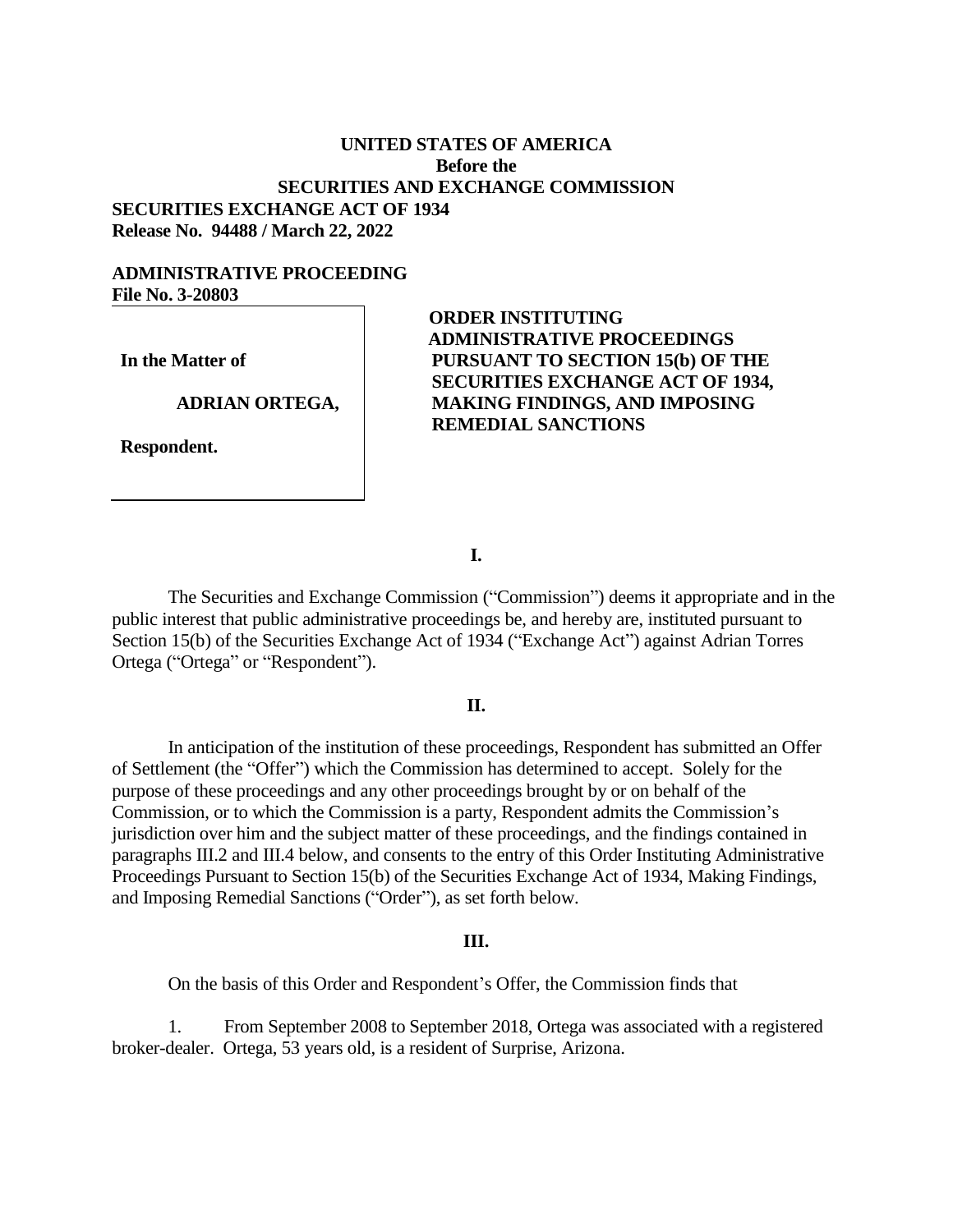2. On July 25, 2019, Ortega pleaded guilty to one count of forgery, a felony, in violation of Title 13 of the Arizona Revised Statutes, Sections 2001 and 2002, and one count of taking the identity of another, a felony, in violation of Title 13 of the Arizona Revised Statutes, Section 2008, before the Superior Court of Arizona, Maricopa County, in Arizona v. Adrian Ortega, Case No. CR2019-005077-001. On September 17, 2019, the Court accepted the plea agreement and sentenced Ortega to a term of supervised probation. The Court also ordered Ortega to pay restitution in the amount of \$20,185.

3. The first count of the criminal indictment to which Ortega pleaded guilty alleged, inter alia, that on May 2, 2018, Ortega, with intent to defraud, knowingly possessed a forged loan application. The second count of the criminal indictment to which Ortega pleaded guilty alleged, inter alia, that on June 14, 2018, Ortega knowingly took personal identifying information of a bank customer without consent, with the intent to obtain or use the identity for an unlawful purpose or to cause loss to a person or entity.

4. October 22, 2020, In the Matter of Adrian Ortega, Docket No. S-21114A-20-0244, the Arizona Corporation Commission entered a final order against Ortega revoking his Arizona securities salesman registration.

### **IV.**

In view of the foregoing, the Commission deems it appropriate and in the public interest to impose the sanctions agreed to in Respondent Ortega's Offer.

Accordingly, it is hereby ORDERED pursuant to Section 15(b)(6) of the Exchange Act, that Respondent Ortega be, and hereby is barred from association with any broker, dealer, investment adviser, municipal securities dealer, municipal adviser, transfer agent, or nationally recognized statistical rating organization; and

Pursuant to Section 15(b)(6) of the Exchange Act Respondent Ortega be, and hereby is barred from participating in any offering of a penny stock, including: acting as a promoter, finder, consultant, agent or other person who engages in activities with a broker, dealer or issuer for purposes of the issuance or trading in any penny stock, or inducing or attempting to induce the purchase or sale of any penny stock.

Any reapplication for association by the Respondent will be subject to the applicable laws and regulations governing the reentry process, and reentry may be conditioned upon a number of factors, including, but not limited to, compliance with the Commission's order and payment of any or all of the following: (a) any disgorgement or civil penalties ordered by a Court against the Respondent in any action brought by the Commission; (b) any disgorgement amounts ordered against the Respondent for which the Commission waived payment; (c) any arbitration award related to the conduct that served as the basis for the Commission order; (d) any self-regulatory organization arbitration award to a customer, whether or not related to the conduct that served as